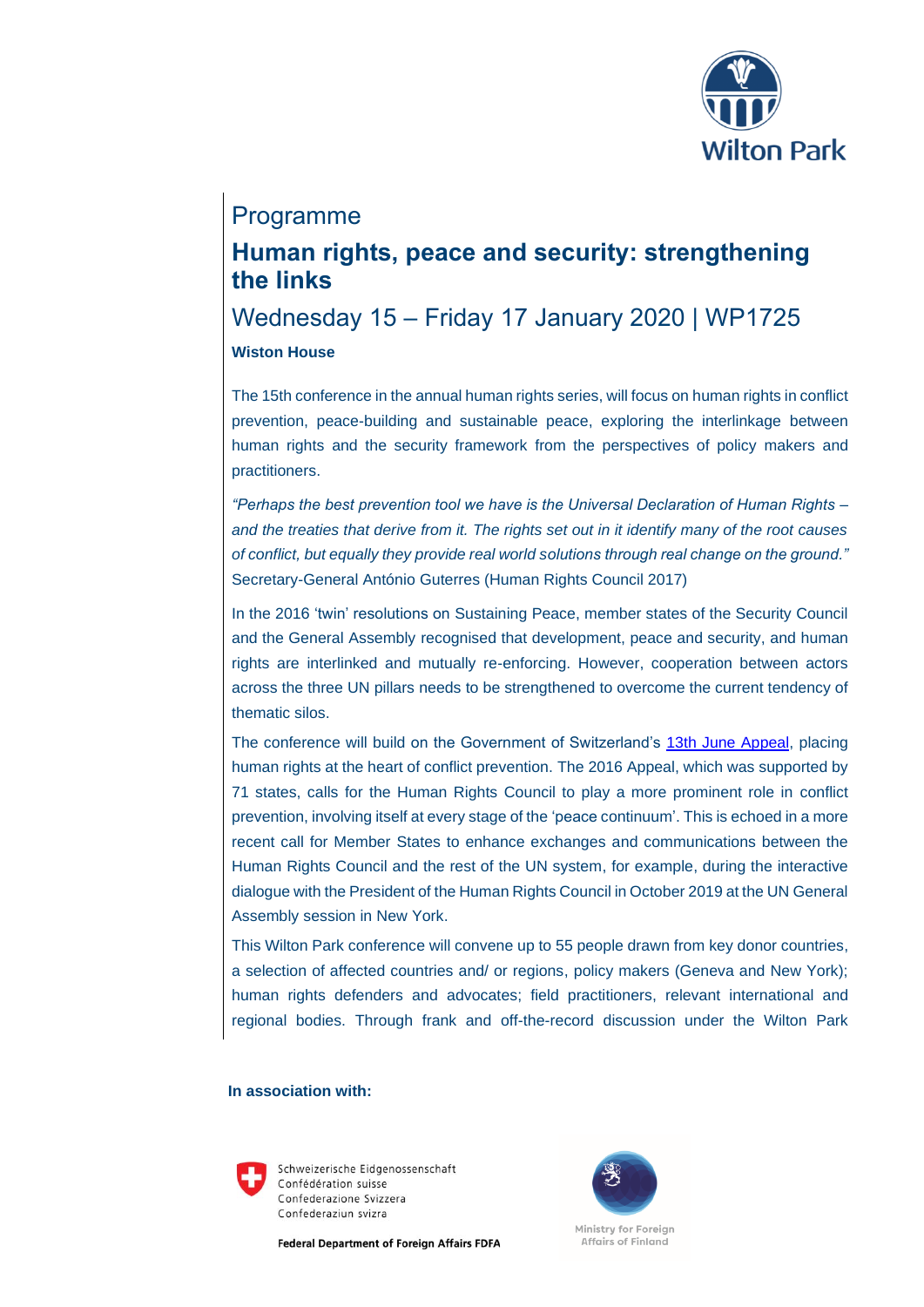protocol, this meeting aims to:

- Identify practical ways in which to integrate human rights discourse into conflict prevention and mediation
- Enhance understanding of how human rights frameworks can contribute to sustainable peace
- Strengthen links among key agencies and actors, particularly across a spectrum of policymakers, civil society and frontline practitioners
- Generate the emergence of expert networks to take forward actions and proposals

**In association with the Swiss Federal Department of Foreign Affairs and the Ministry of Foreign Affairs of Finland**

### **Wednesday 15 January**

| Participants arrive. Tea and coffee available on arrival                                                                                                                                                                                                                                                                                                                                            |
|-----------------------------------------------------------------------------------------------------------------------------------------------------------------------------------------------------------------------------------------------------------------------------------------------------------------------------------------------------------------------------------------------------|
| Briefing meeting for Session 2 facilitators                                                                                                                                                                                                                                                                                                                                                         |
| Welcome to Wilton Park and introduction to conference                                                                                                                                                                                                                                                                                                                                               |
| <b>Julia Purcell</b><br>Programme Director, Wilton Park                                                                                                                                                                                                                                                                                                                                             |
| <b>Barbara Schedler Fischer</b><br>Acting Head, Human Security Division, Federal Department of Foreign Affairs, Bern                                                                                                                                                                                                                                                                                |
| 1. Human rights, peace and security: towards greater coherence                                                                                                                                                                                                                                                                                                                                      |
| In what ways can human rights considerations be more firmly embedded into the security<br>framework? What are the obstacles to effective integration across the UN system? How<br>to strengthen links with civil society actors and human rights defenders? How to achieve<br>greater coherence and ensure more effective responses towards peace, security and<br>protection of individual rights? |
| <b>Andrew Gilmour</b><br>Former Assistant Secretary-General for Human Rights, Office of the United Nations High<br>Commissioner for Human Rights, New York                                                                                                                                                                                                                                          |
| <b>Elham Saudi</b><br>Director, Lawyers for Justice in Libya, London                                                                                                                                                                                                                                                                                                                                |
| <b>Kim Turcotte</b><br>Senior Protection of Civilians Officer, United Nations Organisation Stabilisation Mission in<br>the Democratic Republic of the Congo (MONUSCO), Kinshasa                                                                                                                                                                                                                     |
| Tea/coffee                                                                                                                                                                                                                                                                                                                                                                                          |
| 2. Opportunities for integration                                                                                                                                                                                                                                                                                                                                                                    |
| How to improve inter-action across the UN pillars of human rights and peace and<br>security, ensuring that human rights defenders and civil society are fully engaged?                                                                                                                                                                                                                              |
| Break out groups                                                                                                                                                                                                                                                                                                                                                                                    |
|                                                                                                                                                                                                                                                                                                                                                                                                     |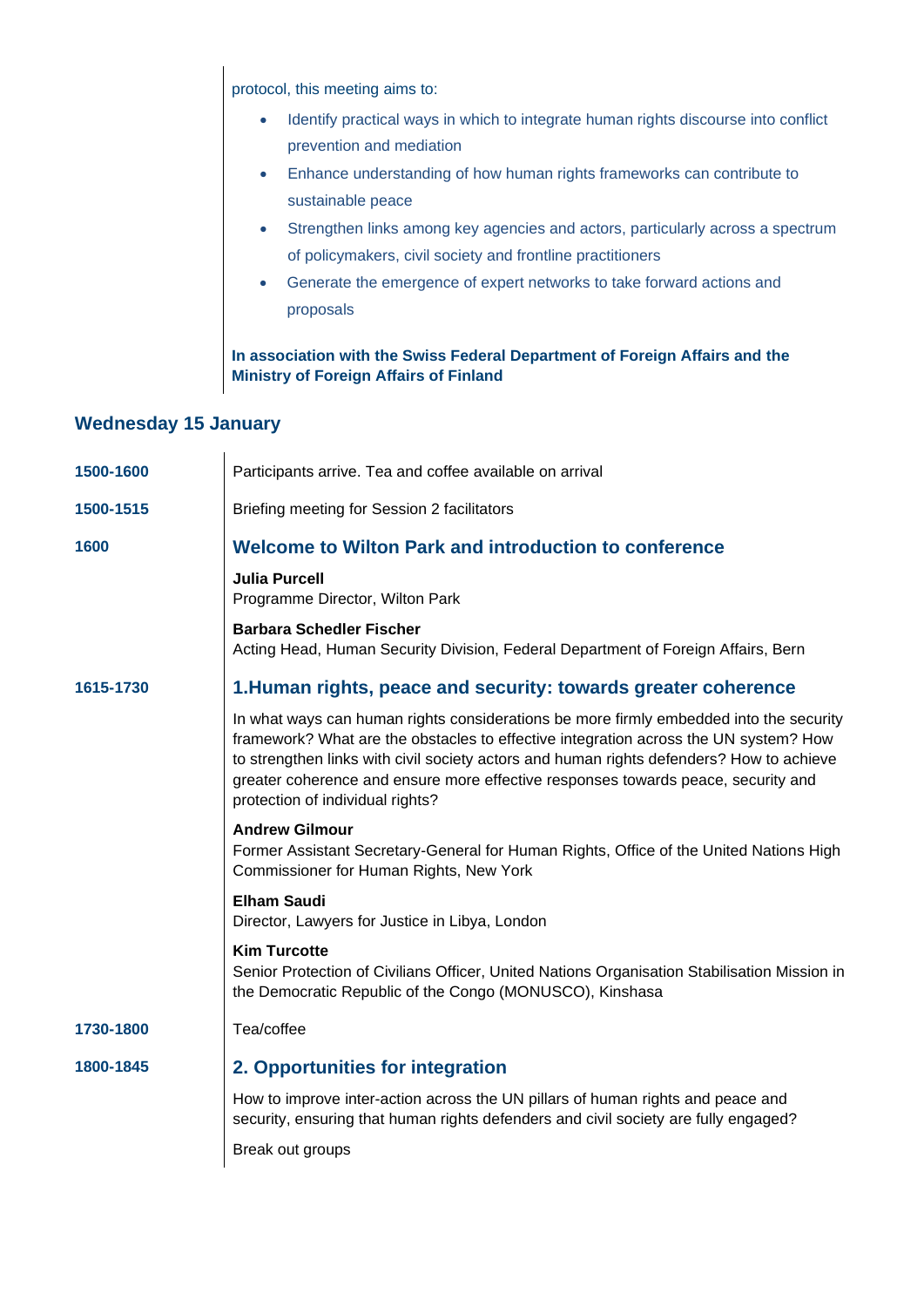|      | <b>Facilitators:</b><br>Andrea Baumann<br>Deputy Political Coordinator, Permanent Mission of Switzerland to the United Nations,<br>New York |
|------|---------------------------------------------------------------------------------------------------------------------------------------------|
|      | <b>Jennifer Croft</b><br>Deputy Head, Human Rights Department at OSCE Office for Democratic Institutions and<br>Human Rights, Warsaw        |
|      | Janina Hasenson<br>Deputy Director, Human Rights Policy, Ministry of Foreign Affairs of Finland, Helsinki                                   |
|      | <b>Christof Heyns</b><br>Professor of Law, University of Pretoria                                                                           |
|      | <b>Marc Limon</b><br>Executive Director, Universal Rights Group, Geneva                                                                     |
|      | <b>Phil Lynch</b><br>Executive Director, International Service for Human Rights, Geneva                                                     |
|      | <b>Graeme Simpson</b><br>Principle Representative and Senior Peacebuilding Advisor, Interpeace, New York                                    |
| 1845 | Briefing meeting for Session 6 facilitators                                                                                                 |
| 1900 | Reception followed by dinner                                                                                                                |

### **Thursday 16 January**

| 0800-0900 | <b>Breakfast</b>                                                                                                                                                                                                                                                                                                                                                                                        |
|-----------|---------------------------------------------------------------------------------------------------------------------------------------------------------------------------------------------------------------------------------------------------------------------------------------------------------------------------------------------------------------------------------------------------------|
| 0900-0930 | 3. Opportunities for integration: brief reflections from break out<br>groups                                                                                                                                                                                                                                                                                                                            |
| 0930-1045 | 4. Tackling root causes: protecting human rights and preventing<br>conflict                                                                                                                                                                                                                                                                                                                             |
|           | Early information about human rights violations: how to integrate 'field knowledge' and<br>evidence into political decision-making and inform targeted action for conflict prevention?<br>How to strengthen the role of human rights bodies in conflict prevention? In what ways<br>can human rights norms and frameworks be deployed to address grievances, reduce<br>inequality and build resilience? |
|           | <b>Philippe Bolopion</b><br>Deputy Director for Global Advocacy, Human Rights Watch, New York                                                                                                                                                                                                                                                                                                           |
|           | <b>Michael Kingsley-Nyinah</b><br>Director, Departments of Political and Peacebuilding Affairs and Peace Operations,<br>Central and Southern Africa Division, United Nations, New York                                                                                                                                                                                                                  |
| 1045-1130 | Photograph followed by tea/coffee                                                                                                                                                                                                                                                                                                                                                                       |
| 1130-1200 | 5. Perspectives on human rights violations in conflict                                                                                                                                                                                                                                                                                                                                                  |
|           | Plenary introduction to break out groups                                                                                                                                                                                                                                                                                                                                                                |
|           | Highlighting the increased risk of human rights violations, the impact on the most<br>vulnerable and marginalised. What are the particular issues for the most vulnerable,<br>including women, girls and other marginalised groups? How to maintain a strong human<br>rights perspective during conflict? What needs to change?                                                                         |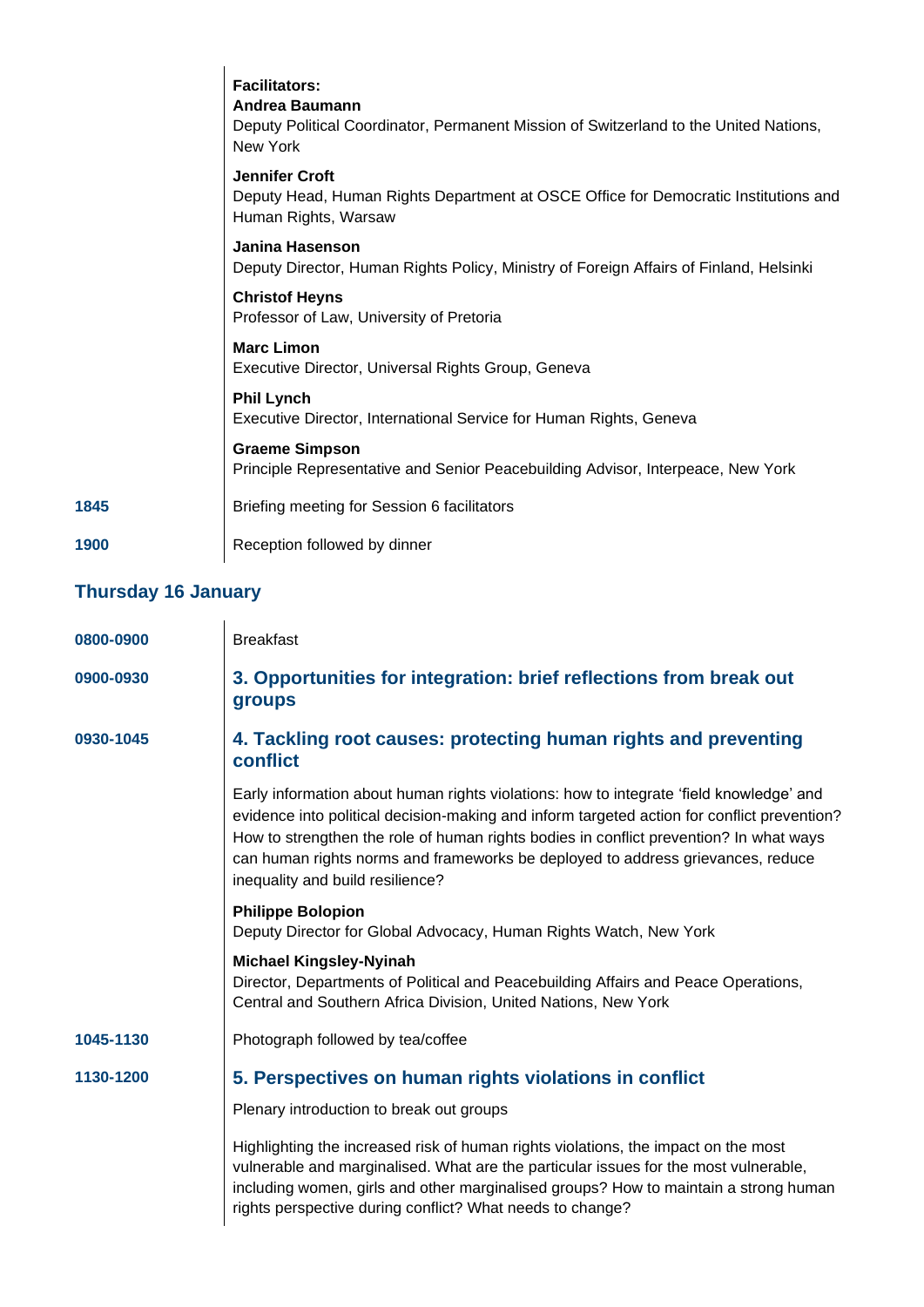|           | <b>Eamon Gilmore</b><br>EU Special Representative for Human Rights, Brussels                                                                                                                                                                                                                                                            |
|-----------|-----------------------------------------------------------------------------------------------------------------------------------------------------------------------------------------------------------------------------------------------------------------------------------------------------------------------------------------|
|           | <b>Comfort Lamptey</b><br>Representative of United Nations Women to Nigeria and the Economic Community of<br>West African States, Abuja                                                                                                                                                                                                 |
| 1200-1300 | 6. Improving responses: human rights violations in conflict                                                                                                                                                                                                                                                                             |
|           | What could be done differently to enhance protection and security and inform responses<br>to future conflicts? What is needed to improve the 'peace architecture' and cross<br>communication between: the UN pillars, human rights mechanisms, civil society, national<br>and regional bodies? What recommendations for future working? |
|           | Break out groups                                                                                                                                                                                                                                                                                                                        |
|           | <b>Facilitators:</b><br>Chaloka Beyani<br>Associate Professor of International Law, London School of Economics and Political                                                                                                                                                                                                            |
|           | Science, London                                                                                                                                                                                                                                                                                                                         |
|           | <b>Charles Blaha</b><br>Director of the Office of Security and Human Rights, US Department of State,<br>Washington DC                                                                                                                                                                                                                   |
|           | <b>Rita French</b><br>Ambassador for Human Rights and Deputy Permanent Representative, Permanent<br>Mission of the United Kingdom of Great Britain and Northern Ireland to the United Nations<br>Office and other International Organisations in Geneva                                                                                 |
|           | <b>Rachel Madenyika</b><br>United Nations Representative, Quaker United Nations Office, New York                                                                                                                                                                                                                                        |
|           | <b>Michael O'Flaherty</b><br>Director, European Union Agency for Fundamental Rights, Vienna                                                                                                                                                                                                                                             |
|           | <b>Renzo Pomi</b><br>Representative at UN, Amnesty International USA, New York                                                                                                                                                                                                                                                          |
|           | <b>Luisa Ragher</b><br>Head of Human Rights Division, European External Action Service, Brussels                                                                                                                                                                                                                                        |
|           | <b>Maria Westergren</b><br>Political Affairs Officer, UN Office on Genocide Prevention and the Responsibility to<br>Protect, New York                                                                                                                                                                                                   |
| 1300-1445 | Lunch/free time                                                                                                                                                                                                                                                                                                                         |
| 1345-1430 | Garden tour                                                                                                                                                                                                                                                                                                                             |
| 1400-1415 | Briefing for Session 10 facilitators                                                                                                                                                                                                                                                                                                    |
| 1445-1515 | 7. Reflections from break out groups                                                                                                                                                                                                                                                                                                    |
|           | Brief feedback from the four groups.                                                                                                                                                                                                                                                                                                    |
| 1515-1630 | 8. Conflict resolution: promoting a human rights-based approach                                                                                                                                                                                                                                                                         |
|           | How to promote efforts towards conflict resolution within a human rights framework and<br>strengthen the impact of the Human Rights Council 'in the field'? What are the tensions                                                                                                                                                       |

arising from different approaches and aims, eg the perceived short and medium-term objectives of conflict resolution and longer-term human rights perspectives? And how can they be resolved? How to ensure the inclusion of women? In what ways can a human rights approach strengthen the efforts of mediators and negotiators towards more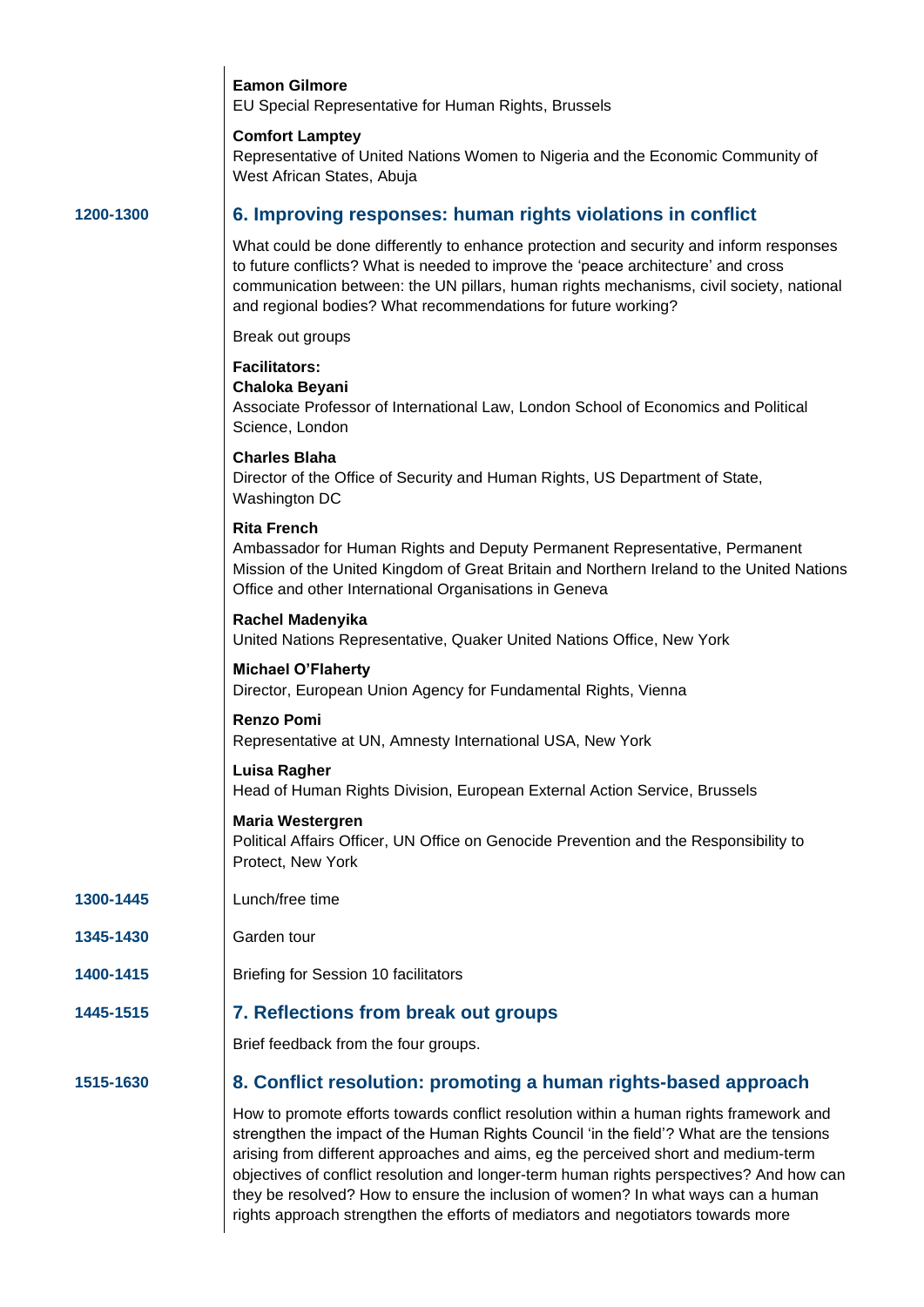|           | sustainable conflict resolution?                                                                                                                                                                                                                                                                                                                                                                                                                           |
|-----------|------------------------------------------------------------------------------------------------------------------------------------------------------------------------------------------------------------------------------------------------------------------------------------------------------------------------------------------------------------------------------------------------------------------------------------------------------------|
|           | <b>Priscilla Hayner</b><br>Senior Mediation Adviser, United Nations Standby Team of Mediation Advisers, New<br>York                                                                                                                                                                                                                                                                                                                                        |
|           | <b>Adrian Foster</b><br>Former UN Deputy Military Adviser in New York; Strategic Adviser, Small Arms Survey,<br>Geneva                                                                                                                                                                                                                                                                                                                                     |
|           | <b>Juanita Goebertus</b><br>Congresswoman, House of Representatives, Bogotá                                                                                                                                                                                                                                                                                                                                                                                |
| 1630-1700 | Tea/coffee                                                                                                                                                                                                                                                                                                                                                                                                                                                 |
| 1700-1730 | 9. Human rights and sustainable peace                                                                                                                                                                                                                                                                                                                                                                                                                      |
|           | In what ways does the current UN architecture enable sustainable peace through the<br>human rights framework? How to improve communication and related action? What are<br>the obstacles to effective inter-action and what needs to change? How to ensure a<br>people-centred, gender sensitive and inclusive approach to peacebuilding? How might<br>the UN better partner with other multilateral, regional and national actors to build<br>resilience? |
|           | Plenary introduction to break out groups                                                                                                                                                                                                                                                                                                                                                                                                                   |
|           | Alejandra Botero<br>Counsellor, Delivery Unit, Government of Colombia, Bogotá                                                                                                                                                                                                                                                                                                                                                                              |
|           | *Chukwuemeka Eze<br>Executive Director, West Africa Network for Peacebuilding, Accra                                                                                                                                                                                                                                                                                                                                                                       |
| 1730-1845 | 10. Towards more sustainable peace                                                                                                                                                                                                                                                                                                                                                                                                                         |
|           | Discussion in smaller groups based on the preceding session: What to do differently,<br>joining up the UN system, increasing impact of civil society, enhancing links with national<br>and regional bodies; more effective architecture and cross communication.<br>Recommendations and proposals for the future.                                                                                                                                          |
|           | Break out groups                                                                                                                                                                                                                                                                                                                                                                                                                                           |
|           | <b>Facilitators:</b><br><b>Rachel Clogg</b><br>Senior Advisor Caucasus, Conciliation Resources, London                                                                                                                                                                                                                                                                                                                                                     |
|           | <b>Clare Dalton</b><br>Head of Humanitarian Diplomacy, International Committee of the Red Cross, Geneva                                                                                                                                                                                                                                                                                                                                                    |
|           | <b>Hilde Klemetsdal</b><br>Director, Human Rights, Democracy and Gender Equality, Norwegian Ministry of Foreign<br>Affairs, Oslo                                                                                                                                                                                                                                                                                                                           |
|           | <b>Chloe Marnay-Bazanger</b><br>Chief of the Peace Mission Section, Office of the High Commissioner for Human Rights,<br>New York                                                                                                                                                                                                                                                                                                                          |
|           | lan Martin<br>Former United Nations Special Representative of the Secretary-General, London                                                                                                                                                                                                                                                                                                                                                                |
|           | <b>Sadeeq Shehu</b><br>Senior Research Fellow National Defence College Nigeria and Adjunct Professor George<br>C Marshall European Centre for Security Studies, National Defence College, Kaduna                                                                                                                                                                                                                                                           |